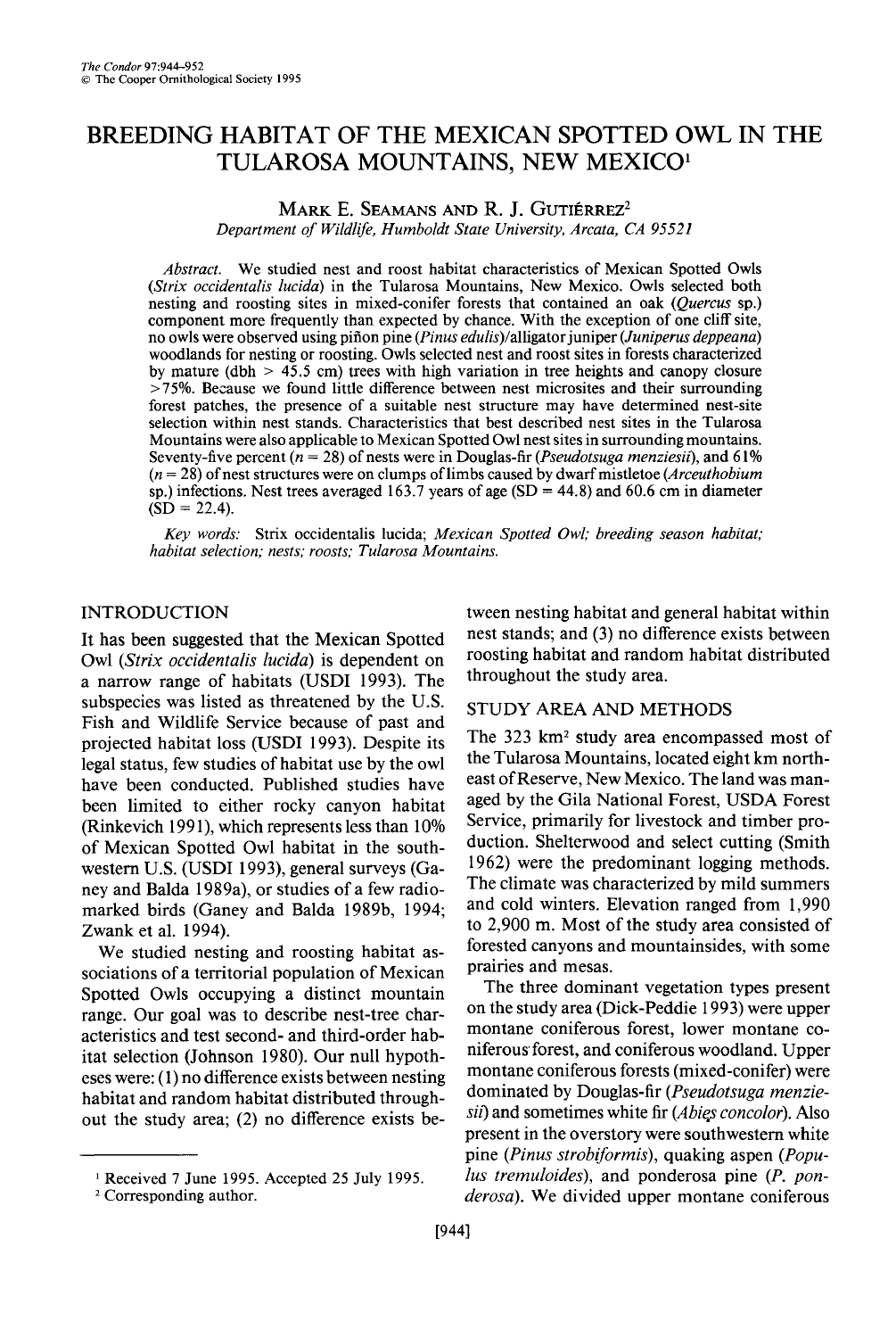**forest into pure mixed-conifer (MC), and mixedconifer/oak (MCO) if Gambel oak (Quercus gambelii) was dominant or codominant in the understory (based on a visual assessment). Lower montane forests (pine/oak or PO) were dominated by ponderosa pine in the overstory and Gambel oak in the understory. Coniferous woodlands were dominated by pifion pine (P. edulis) and alligator juniper (Juniperus deppeana).** 

## **OWL SURVEYS**

**We surveyed the entire study area at least three**  times each year, 1 April to 20 August, 1991 to **1994, using methods developed by Forsman (1983) and Franklin et al. (1990). We attempted to locate and capture all Spotted Owls within the study area. We determined the sex of owls by voice (Forsman 1983), and the age of owls by plumage characteristics (Forsman 198 1, Moen et al. 199 1). We captured owls using a noose pole or mist net (Forsman 1983). Upon initial capture, we banded each adult and subadult owl with an aluminum U.S. Fish and Wildlife Service band and a uniquely colored leg band.** 

**We estimated the reproductive and social status of owls following procedures outlined by Forsman (1983). Because Mexican Spotted Owls did not respond as readily to vocal imitations as Northern Spotted Owls (S. o. caurina; personal observation), we often located nest sites by finding females and following them to their nests. We located roosts during the daytime. Usually, roosts were used more than once by an owl, and were characterized by regurgitated prey remains and "whitewash" below them. Only roost sites where owls remained stationary upon initial detection were used in analyses. We recorded owl nest and roost locations on U.S. Geologic Survey maps to the nearest 10 m using universal transverse mercator (UTM) coordinates.** 

# **NEST- AND ROOST-SITE CHARACTERISTICS**

**We measured site characteristics at sample plots centered below owl nests and roosts and at random locations in forested habitat. We tested second-order habitat selection by comparing nest and roost plots with random plots located throughout the study area. We tested third-order habitat selection by comparing nest plots with random plots located within nest stands. We did not test third-order selection of roosting habitat because owls tended to roost throughout a stand and we could not be sure of comparing used with**  **unused habitat. We selected random forest plots throughout the study area by generating random UTM coordinates, locating coordinates on the ground, then centering the plot on the nearest tree (roost comparisons), or on the nearest tree ~27.3 cm dbh (diameter at breast height; nest comparisons). The minimum of 27.3 cm was the dbh of the smallest nest tree. We selected random plots within nest stands by measuring a random distance (30-152 m) in a random direction from the nest, then centering the plot on the nearest**  tree  $\geq$  27.3 cm dbh. Hereafter, we refer to ran**dom plots located throughout the study area as "random plots," and random plots located within nest stands as "stand plots."** 

**Most of our sampling protocol was adopted from Solis (1983) and LaHaye (1988). We marked all sample plots on 1:24,000 scale topographic maps and estimated elevation using an altimeter and topographic maps. We categorized the forest type and slope position (lower, middle or upper third) at each site, and measured 26 habitat characteristics. We present only a description of variables used in analyses. A full description of variables and measurement techniques was presented by Seamans (1994). At each plot center, we estimated slope aspect with a compass, slope angle (%) with a clinometer, and relative canopy closure (%) with a spherical densiometer. We used a variable radius-plot method (Mueller-Dombois and Ellenberg 1974) with a 20 basal-area**factor wedge prism to estimate basal area  $(m^2ha^{-1})$ of medium  $(30.5 \leq \text{dbh} \leq 45.7 \text{ cm})$  and mature trees (dbh  $\geq 45.8$  cm). We measured dbh (cm) **with a diameter tape, tree height (m) with a clinometer, and counted the number of potential nest trees within each plot. A potential nest tree was any tree in random plots that contained: (1)**  a cavity with an opening  $\geq 48$  cm on its long **axis; (2) an existing raptor nest; or (3) an existing platform > 60 cm in diameter (e.g., a dwarfmistletoe broom). Although subjective, our definition of a potential nest tree was based on characteristics of actual nest trees. We estimated the average maturity index of all tallied standing trees and snags following the classification of Maser et al. (1979). We used the variance of tree heights and variance of tree diameters of all tallied trees in each sample plot as an index of forest structure heterogeneity. We treated these variances as random variables for subsequent tests. We estimated the percent of ground covered by small (2.5 to 30.0 cm diameter) woody debris with a 22.9**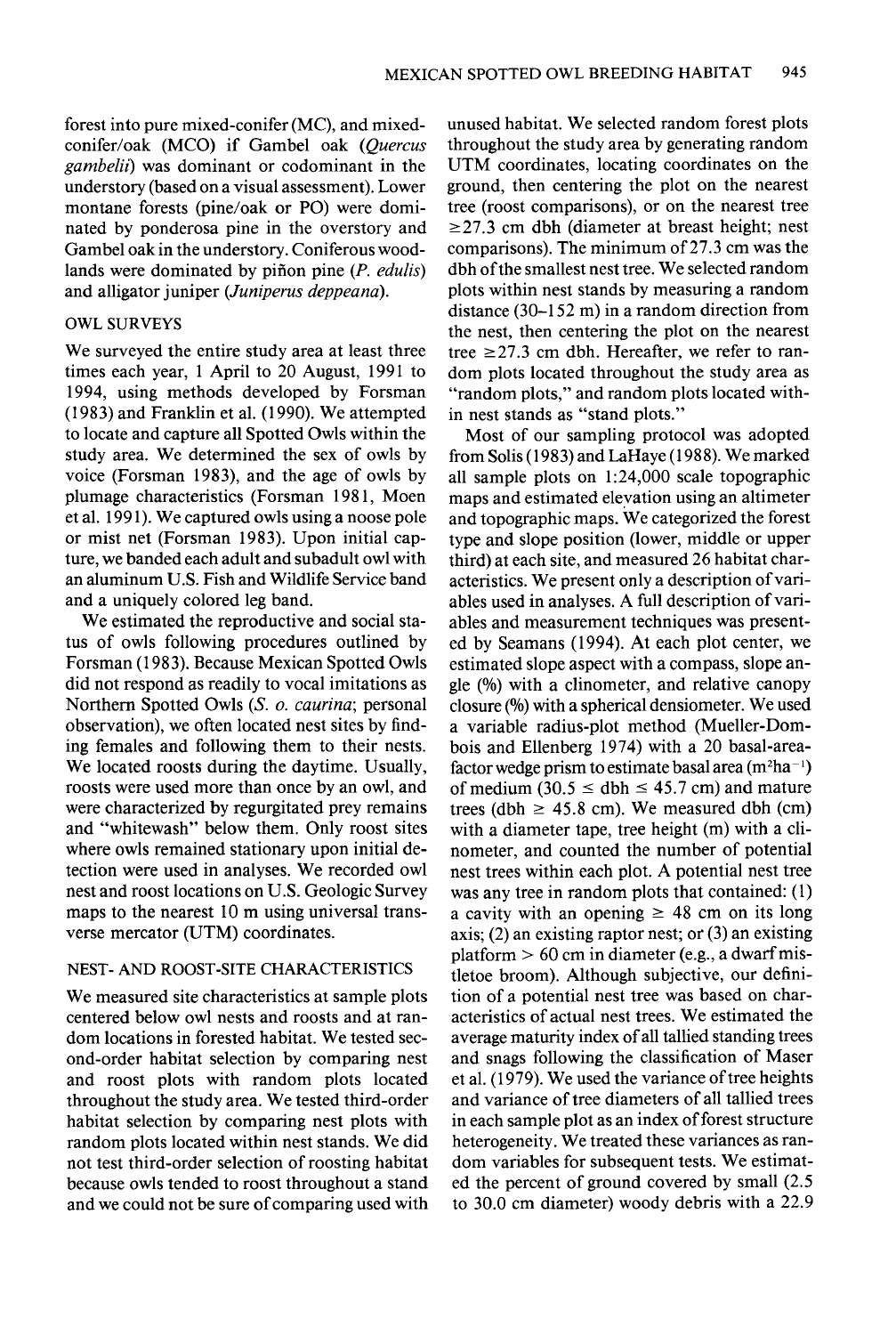**m line intercept transect (Mueller-Dombois and Ellenberg 1974). Large woody debris (> 30.0 cm diameter) and basal area of hardwoods were not present in enough plots for analysis following our measurement protocol.** 

**We pooled data among years after finding no differences using a series of Kruskall-Wallis**  ANOVA tests (Zar 1984), with sequential Bon**ferroni adjustments (Rice 1989). To assure independence of observations, we used only one nest plot per pair of owls or one roost plot per owl. We compared forest types and slope position of owl sites and random sites using chisquare analysis (Zar 1984). We further compared forest types using simultaneous confidence intervals (Neu et al. 1974). We estimated the mean slope aspect of owl nests and roosts using circular**  statistics (Batschelet 1981), and compared the **mean slope aspect of nests and roosts with random sites using a Watson-Williams test (Zar 1984).** 

**We assessed univariate normality of the variables using skewness, kurtosis, and probability plots. We assessed the equality of variances of variables between groups using an F-max test (Zar 1984). We used logarithmic and square root transformations (Zar 1984) to normalize variables and equalize variances. For analyses, we only used those variables which approximated a normal distribution and had comparable variances between groups, either before or after transformation.** 

**Before multivariate comparisons, we tested the assumption of homogeneous variance-covari**ance matrices using Box's test (Stevens 1986), **and made a graphical assessment of multivariate normality using methods presented by du Toit et al. (1986). We tested the null hypotheses of no difference in variable means between owl nest and roost plots and random plots using multivariate analysis of variance (MANOVA, Stevens 1986). For the MANOVA, we used Wilks' Lambda to compare linear combinations of variables.** 

**If the MANOVA was significant, we tested**  individual variables using a series of t tests with **sequential Bonfetroni adjustments. We then used discriminant analysis (DA; Stevens 1986) to model data, estimate which characteristics contributed the most to differences between groups, and to classify an independent sample of 13 nests from different areas. Seven nests were in the White Mountains, Arizona. Five nests were in the San**  **Francisco Mountains, and one nest in the Pinos Altos Range, New Mexico. We estimated the relative importance of variables by the magnitude of their structure coefficients (Stevens 1986). We used cross validation (Capen et al. 1986) to evaluate DA model stability. For the cross validation, we withheld a random subsample of 25% of the plots and then classified these plots using the discriminant function derived from the remaining plots. We repeated this process 20 times, with replacement each time, for each comparison. We calculated chance corrected classification rates using Cohen's Kappa statistic (Titus et al. 1984).** 

## **NEST-TREE CHARACTERISTICS**

**We took detailed measurements of all nest trees using the same techniques used for measuring trees in sample plots. We used circular statistics to estimate mean orientation of the nest relative to the tree trunk, and Rayleigh's test (Batschelet 198 1) to estimate if the mean orientation differed from a random distribution. We used a chi-square analysis to test the null hypothesis that tree species distribution did not differ between actual and potential nest tree distributions.** 

**We estimated nest-tree age by extracting a core sample with an increment borer and counting the rings. If we did not reach the pith, we used the count of visible rings as a minimum estimate of age. As with plots, we used only one nest per pair of owls to estimate nest-tree characteristics to assure independence of observations. We randomly selected one nest if a pair of owls used different nests in different years. We used pairedsample t tests (Zar 1984) with a sequential Bonferroni adjustment to compare nest tree height, dbh, and age to a random tree within the nest stand. Random trees were located by walking a random distance (30-152 m) in a random direction from the nest tree.** 

#### **RESULTS**

## **ROOST-SITE CHARACTERISTICS**

**Of 157 roost sites we measured, we used 79 (one each for 4 1 males and 38 females) as independent samples for analysis. The distribution of forest types at Spotted Owl roosts differed from ran**dom sites throughout the study area  $(x^2 = 62.66)$ ,  $df = 3, P < 0.001$ , with most roosts in the mixed**conifer/oak forest type (Fig. 1). Roosts were located between 2,150 m and 2,800 m elevation.**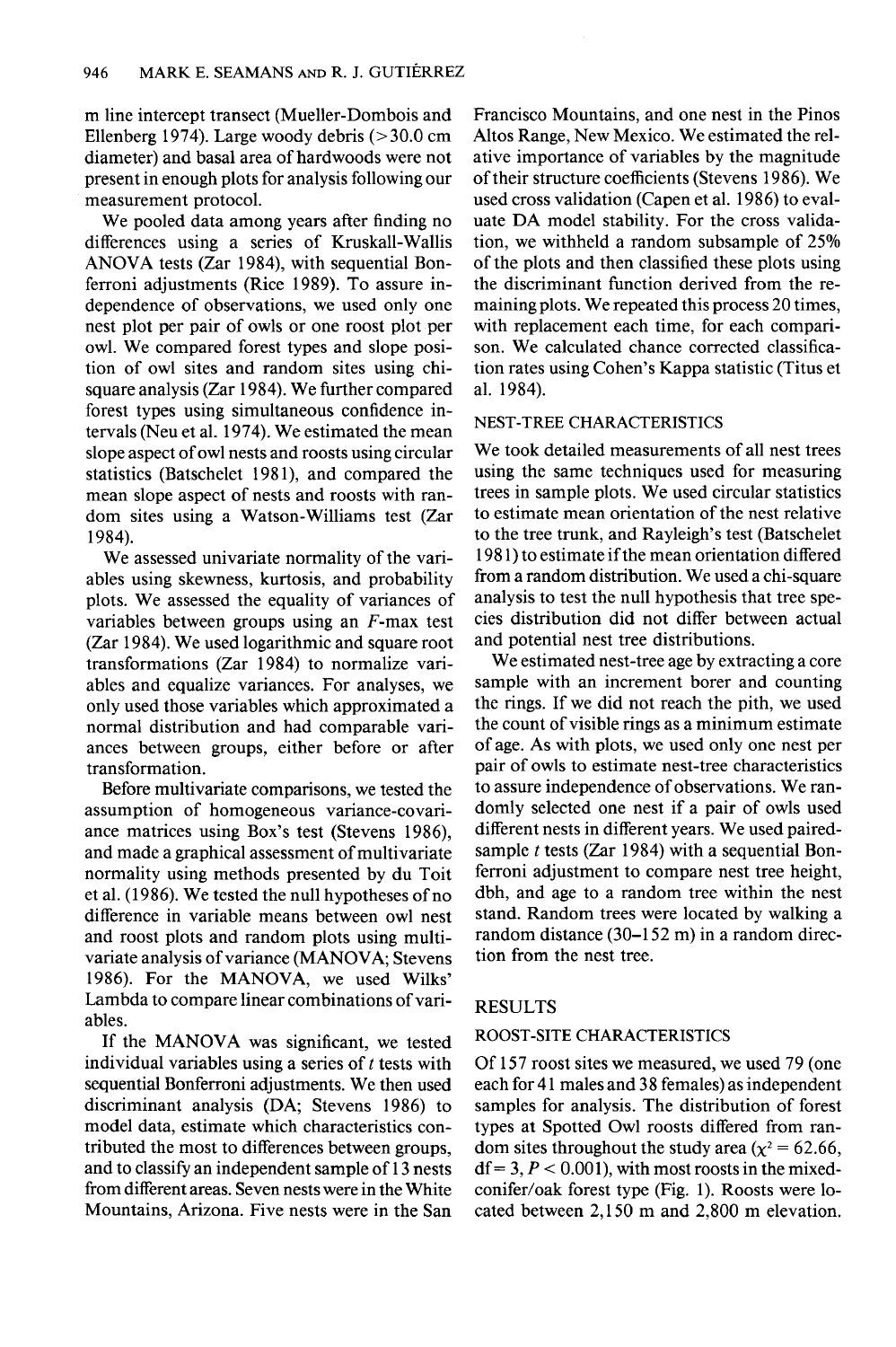|                                          |             |                     | Discriminant analysis |                               |                          |                          |
|------------------------------------------|-------------|---------------------|-----------------------|-------------------------------|--------------------------|--------------------------|
|                                          |             |                     |                       | Cross-validation <sup>®</sup> |                          |                          |
|                                          | Means (SD)  |                     |                       | Mean                          | Mean<br>structure        | Pooled data<br>structure |
| Variable                                 | Roost       | Random <sup>b</sup> | ŗ                     | rank                          | coefficient <sup>®</sup> | coefficient              |
| Canopy closure (%)                       | 85.2 (9.9)  | 50.6 (22.4)         | $12.07*$              | 1.0                           | 0.806                    | 0.828                    |
| Tree height (m)                          | 19.0(4.3)   | 11.9(5.4)           | $8.76*$               | 2.4                           | 0.586                    | 0.588                    |
| Tree height variance                     | 2.2(1.4)    | 1.1(1.0)            | $8.48*$               | 2.7                           | 0.564                    | 0.577                    |
| Live tree BA $(m^2 \text{ ha}^{-1})$     | 31.7 (14.2) | 19.8 (11.8)         | $5.96*$               | 5.2                           | 0.395                    | 0.405                    |
| Mature tree BA $(m^2 \text{ ha}^{-1})^e$ | 9.0(7.9)    | 3.7(5.6)            | $5.93*$               | 5.4                           | 0.378                    | 0.378                    |
| Slope angle $(\%)$                       | 18.2(8.4)   | 11.4(5.8)           | $5.96*$               | 6.1                           | 0.366                    | 0.375                    |
| Small debris cover (%) <sup>f</sup>      | 4.2(3.5)    | 1.9(2.4)            | $5.36*$               | 6.7                           | 0.359                    | 0.360                    |
| Tree dbh variance                        | 6.4(3.9)    | 5.0(4.9)            | $5.08*$               | 6.7                           | 0.345                    | 0.348                    |
| Tree dbh (cm)                            | 35.6 (10.8) | 31.0(11.2)          | $2.52*$               | 9.1                           | 0.172                    | 0.169                    |
| Medium tree BA $(m^2 \text{ ha}^{-1})^8$ | 8.4(8.2)    | 6.1(6.5)            | 1.41                  | 9.9                           | 0.092                    | 0.095                    |

**TABLE 1. Habitat characteristics at Mexican Spotted Owl roost (** $n = 78$ **) and random plots (** $n = 71$ **) in the Tularosa Mountains, New Mexico, 199 l-l 994.** 

**\* Discriminant analysis results for 20 cross-validations.** 

<sup>b</sup> Random sites located throughout study area.<br>
<sup>6</sup> I values (df = 146), \* significant at  $\alpha$  = 0.05 with Bonferroni simultaneous confidence intervals (P<sub>i</sub> ≤  $\alpha/(1 + k$ <br>
<sup>6</sup> Structure coefficient is correlation between **1)).** 

**Position of roost sites on the slope differed from**  a random distribution ( $\chi^2$  = 39.92, df = 2, P < **0.001). Sixty-four roosts (81%) were located on the lower third of the slope, 13 (16%) on the middle third, and two (3%) on the upper third. Mean slope aspect at roost sites was northerly**  (mean aspect  $= 4.6^{\circ}$ , mean vector length  $= 0.50$ , **angular deviation = 62.7"), but was not different**  from random sites  $(F = 2.30, df = 1, 148, P =$ **0.132). We did not use one roost site for further analysis because it was on a cliff ledge and forest**  characteristics could not be estimated (thus,  $n=$ **78 for further tests).** 

**Characteristics of 78 roost and 7 1 random plots approximated a multivariate normal distribution, but had heterogenous variance-covariance matrices (Box's test, F= 2.534, P < 0.001). Roost**  plots differed from random plots (MANOVA; Wilks' Lambda =  $0.39, F = 20.84, df = 10, 137,$  $P < 0.001$ ). The mean value for each variable **was greater for roost than random plots (Table 1). The t tests indicated all variables were different between roost and random plots, except basal area of medium trees (Table 1). Higher canopy closure, taller trees and greater variation in tree heights best separated roosts from random plots in the DA (Table 1). The similarity of structure coefficients between the pooled DA and cross-validations indicated the results were stable. The pooled DA correctly classified 89.9% (133) of the roost and random plots (significantly better than chance; Cohen's Kappa = 0.797, P** 

**< 0.001). Of the plots withheld in the crossvalidations, 86.4% were correctly classified by the resulting DAs (significantly better than chance;**  Cohen's Kappa =  $0.727$ ,  $P < 0.001$ ).

#### **NEST-SITE CHARACTERISTICS**

**Of 49 nest sites measured, we used 28 as independent samples for analysis. These sites represented 28 different breeding pairs. The distribution of forest types at nests differed from ran**dom sites ( $\chi^2 = 30.78$ , df = 3, P < 0.001), with **most nests in the mixed-conifer/oak forest type (Fig. 1). Nests were located between 2,190 m and 2,715 m elevation. Position of nest sites on the**  slope differed from a random distribution ( $\chi^2$  = **9.38, df = 2, P = 0.009). Twenty nests (74%) were located on the lower third of the slope, six (22%) on the middle third, and one (4%) on the upper third. Mean slope aspect at nest sites was northerly (mean aspect = 336.4", mean vector length = 0.48, angular deviation = 59.5"), and**  differed from random sites  $(F = 54.14, df = 1)$ , 54,  $P < 0.001$ ).

**We did not use one nest site for further analysis because it was on a cliff ledge and forest char**acteristics could not be estimated (thus,  $n = 27$ **for further tests). We measured habitat characteristics at 27 random plots located throughout the study area for comparison. Including nest trees, we estimated that almost nine times as many potential nest trees existed in 27 nest plots**   $(\bar{x} = 1.33, SD = 0.68)$  as in 27 stand plots  $(\bar{x} = 1.33, SD = 0.68)$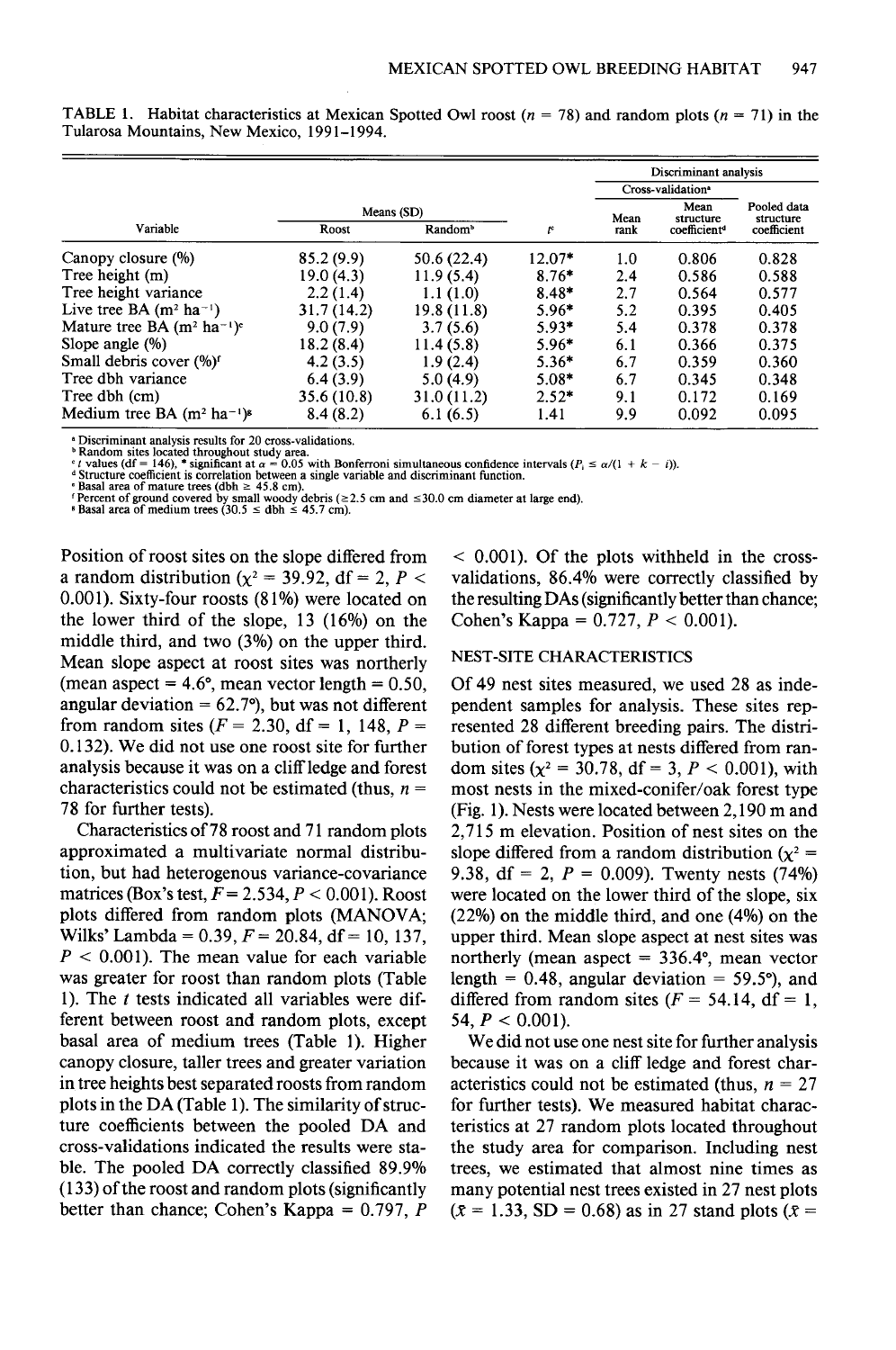

**FIGURE 1.** Distribution of forest types at Mexican Spotted Owl nests  $(n = 28)$ , roosts  $(n = 79)$ , and at random sites located throughout the study area  $(n = 98)$ , in the Tularosa Mountains, New Mexico, 1991–1994. For forest **types at nests and roosts: "-" indicates used less than expected, "f" indicates used more than expected; and no sign indicates used equal to expected. Expected values based on relative availability of forest types.** 

0.15,  $SD = 0.46$ ). We located no potential nest **trees in random plots.** 

**Characteristics of 27 nest and 27 random plots approximated a multivariate normal distribution, but had heterogenous variance-covariance matrices (Box's test,**  $F = 2.00, P < 0.001$ **). Nest plots differed from random plots (MANOVA;**  Wilks' Lambda =  $0.52$ ,  $F = 3.98$ ,  $df = 10, 43$ ,  $P = 0.001$ . The *t* tests indicated five of the 10 **variables differed between nest and random plots (Table 2). Greater variation in tree heights, taller trees, higher canopy closure and greater basal area of mature trees best separated nest from random sites in the DA (Table 2). The similarity of structure coefficients between the pooled DA and the cross-validations indicated the results were stable. The pooled DA correctly classified 77.8% (42) of the nest and random sites (significantly better than chance; Cohen's Kappa =**  0.556,  $P < 0.001$ ). Of the plots withheld in the **cross-validations, 70.5% were correctly classified by the resulting DAs (significantly better than chance; Cohen's Kappa = 0.416,**  $P < 0.001$ **). The pooled DA correctly classified 84.6% (11) of the nest sites measured from different mountain ranges, and 88.1% (13 samples in 20 cross-validations) were correctly classified by the crossvalidation DAs.** 

**Characteristics of 27 nest and 27 stand plots approximated a multivariate normal distribution, and had similar variance-covariance matrices (Box's test,**  $F = 1.34$ **,**  $P = 0.050$ **). Nest plots did not differ from stand plots (Wilks'**   $Lambda = 0.80, F = 1.10, df = 10, 43, P =$ **0.38 1).** 

#### **NEST-TREE CHARACTERISTICS**

**Twenty-eight different nesting pairs of Mexican Spotted Owls used 49 different nests during the study. One nest was used all four years, one nest was used three years, ten nests were used two years, and 37 nests were used for one year. Spotted Owls used six nest structure types. Seventeen (6 1%) were on clumps of limbs deformed by dwarf mistletoe infections, three (10.5%) were old squirrel nests, three (10.5%) were old raptor nests, two (7%) were natural accumulations of debris (conifer needles, leaves, and limbs) on branches, two (7%) were tree cavities, and one (4%) was a cliff ledge. All nests on limbs deformed by dwarf mistletoe infection were in Douglas-fir. At least 12 other sites on the study area had cliffs similar in character to the actual nest, but none were used by owls. Mean aspect of nests relative to the tree trunk was north-easterly (mean aspect = 61.2", mean vector length = 0.49, angular de-**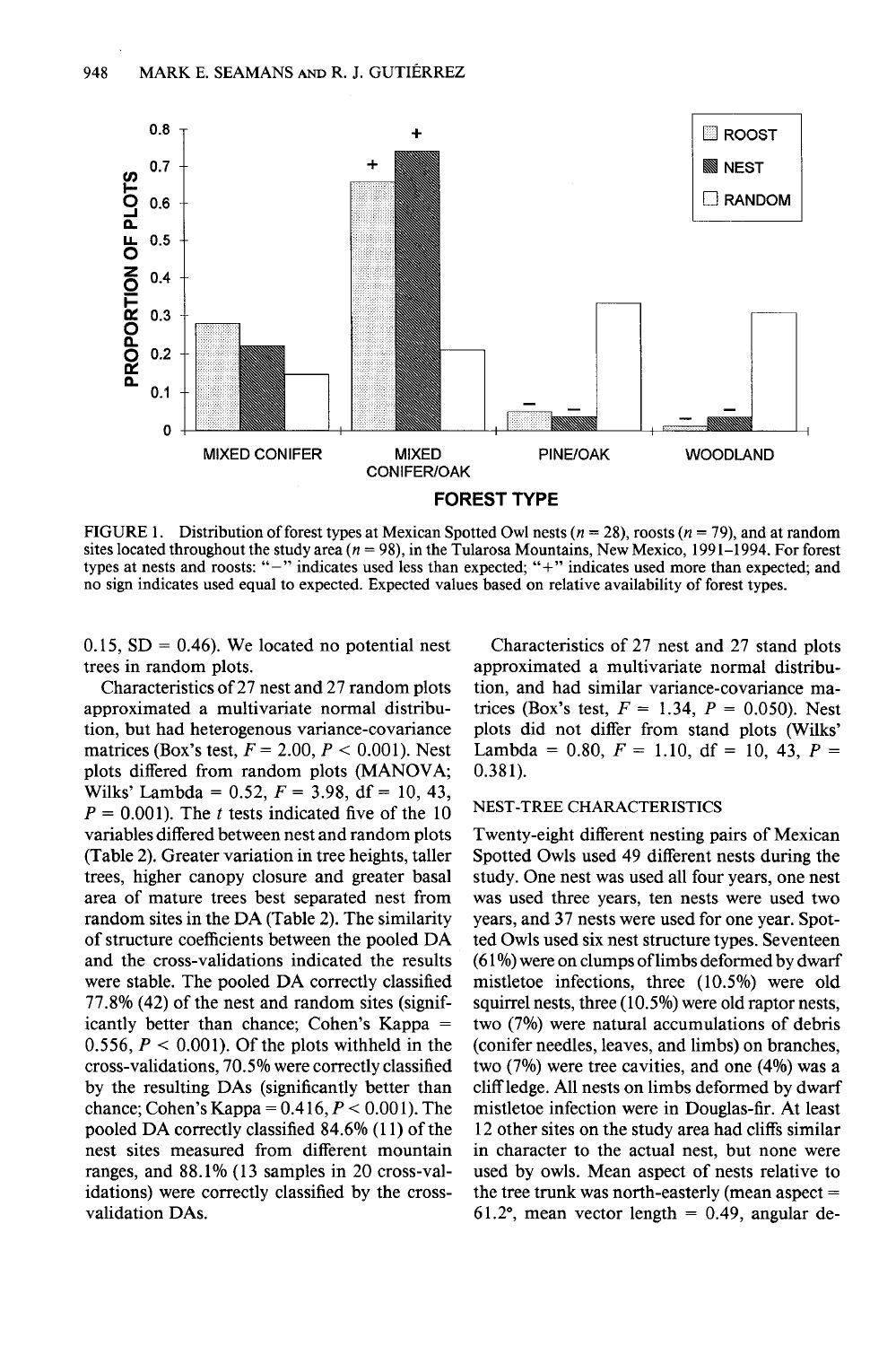|                                          |             |                     |         | Discriminant analysis |                               |                          |
|------------------------------------------|-------------|---------------------|---------|-----------------------|-------------------------------|--------------------------|
|                                          |             |                     |         |                       | Cross-validation <sup>®</sup> |                          |
|                                          | Means (SD)  |                     |         | Mean                  | Mean<br>structure             | Pooled data<br>structure |
| Variable                                 | <b>Nest</b> | Random <sup>®</sup> | r       | rank                  | coefficient <sup>d</sup>      | coefficient              |
| Tree height variance                     | 2.2(1.0)    | 1.1(1.0)            | $5.20*$ | 1.4                   | 0.690                         | 0.750                    |
| Mature tree BA $(m^2 \text{ ha}^{-1})^c$ | 12.4 (10.5) | 4.3(6.0)            | $4.38*$ | 3.1                   | 0.571                         | 0.631                    |
| Tree height (m)                          | 20.4(5.8)   | 13.9(5.7)           | $4.16*$ | 3.1                   | 0.565                         | 0.599                    |
| Canopy closure (%)                       | 75.9 (14.1) | 56.3(20.4)          | $4.13*$ | 3.1                   | 0.558                         | 0.595                    |
| Tree dhh variance                        | 8.3(7.0)    | 5.8(4.5)            | $3.15*$ | 5.2                   | 0.426                         | 0.454                    |
| Small debris cover (%) <sup>f</sup>      | 3.3(2.4)    | 2.2(3.2)            | 2.41    | 6.5                   | 0.333                         | 0.347                    |
| Live tree BA $(m^2 ha^{-1})$             | 25.3 (13.2) | 18.9 (10.8)         | 2.34    | 6.9                   | 0.323                         | 0.337                    |
| Tree dbh (cm)                            | 44.7 (10.7) | 38.6 (12.3)         | 1.98    | 7.7                   | 0.250                         | 0.285                    |
| Slope angle $(\%)$                       | 15.7(7.4)   | 13.0(7.6)           | 1.30    | 8.3                   | 0.196                         | 0.188                    |
| Medium tree BA $(m^2 \text{ ha}^{-1})^8$ | 8.3(7.0)    | 8.5(6.5)            | 0.13    | 9.9                   | 0.052                         | 0.019                    |

**TABLE 2.** Habitat characteristics at Mexican Spotted Owl nest  $(n = 27)$  and random plots  $(n = 27)$  in the **Tularosa Mountains, New Mexico, 199 l-l 994.** 

**\* Discriminant analysis results for 20 cross-validations.** 

<sup>b</sup> Random sites located throughout study area.<br>
<sup>e</sup> Yalues (df = 52), <sup>\*</sup> significant at  $\alpha = 0.05$  with Bonferroni simultaneous confidence intervals ( $P_i \le \alpha/(1 + k - i)$ ).<br>
<sup>4</sup> Structure coefficient is correlation between a

**viation = 22.39, which differed from a random**  distribution ( $z = 22.28$ ,  $P < 0.001$ ).

**Seventy-eight percent (21) of nest trees were Douglas-fir, 11% (3) were white fir, 7% (2) were ponderosa pine, and 4% (1) were southwestern white pine. The distribution of potential nest tree**  species  $(n = 52)$  did not differ from actual nest tree species ( $\chi^2$  = 4.96, df = 3, P = 0.175). Nest **trees were older, larger, and taller than trees randomly located within the nest stand (Table 3). Only one nest tree, a southwestern white pine, was dead.** 

## **DISCUSSION**

**were found on the lower third of north-facing Spotted Owls (Kertell 1977, Ganey and Balda**  slopes. This corresponded to the distribution of 1989a, Rinkevich 1991, Ganey and Balda 1994)

**mature mixed-conifer forests on the study area. In addition, most nest and roost sites had an understory of Gambel oak, which added to the forest structure. Both Northern and California Spotted Owls (S. o. occidentalis) have shown some selection for nest and roost sites on the lower portions of slopes, but slope orientation patterns were not always consistent (LaHaye 1988,**  Blakesley et al. 1992, Gutiérrez et al. 1992, Bu**chanan et al. 1993, Folliard 1993). This was probably because nesting and roosting habitat was more broadly distributed in the more temperate forest areas, and not limited to north-facing slopes.** 

**Most Mexican Spotted Owl nest and roost sites Patterns of habitat use by individual Mexican** 

**TABLE 3.** Characteristics of Mexican Spotted Owl nest ( $n = 27$ ) and random trees ( $n = 27$ ) in the Tularosa **Mountains, New Mexico, 1991-1994.** 

| Variable                    | Nest trees |                   | Random trees <sup>*</sup> |      |                |
|-----------------------------|------------|-------------------|---------------------------|------|----------------|
|                             |            | <b>SD</b>         | х                         | SD   | $\overline{b}$ |
| Age (yrs.)                  | 163.6      | 44.8 <sup>c</sup> | 119.6                     | 64.6 | $3.92*$        |
| Tree height (m)             | 27.2       | 6.5               | 18.2                      | 8.6  | $3.81*$        |
| $Dbh$ (cm)                  | 60.6       | 22.4              | 43.1                      | 25.4 | $3.26*$        |
| Maturity index <sup>d</sup> | 1.3        | 0.5               | 1.5                       | 1.2  | 0.69           |
| Nest height (m)             | 15.0       | 4.9               |                           |      |                |

**• Random trees were located a random distance (30–152 m) in a random direction from the nest tree.**<br>• *t* values from matched pair test (df = 2,26 except for age where df = 2,23). \* significant at  $\alpha$  = 0.05 with Bonfer

 $\epsilon$  Age could not be accurately estimated for one tree due to its size. An estimated 71% of the 61.5 cm radius was extracted, and 186 rings were **counted. d Maturity index of trees based on Maser et al. (1979).**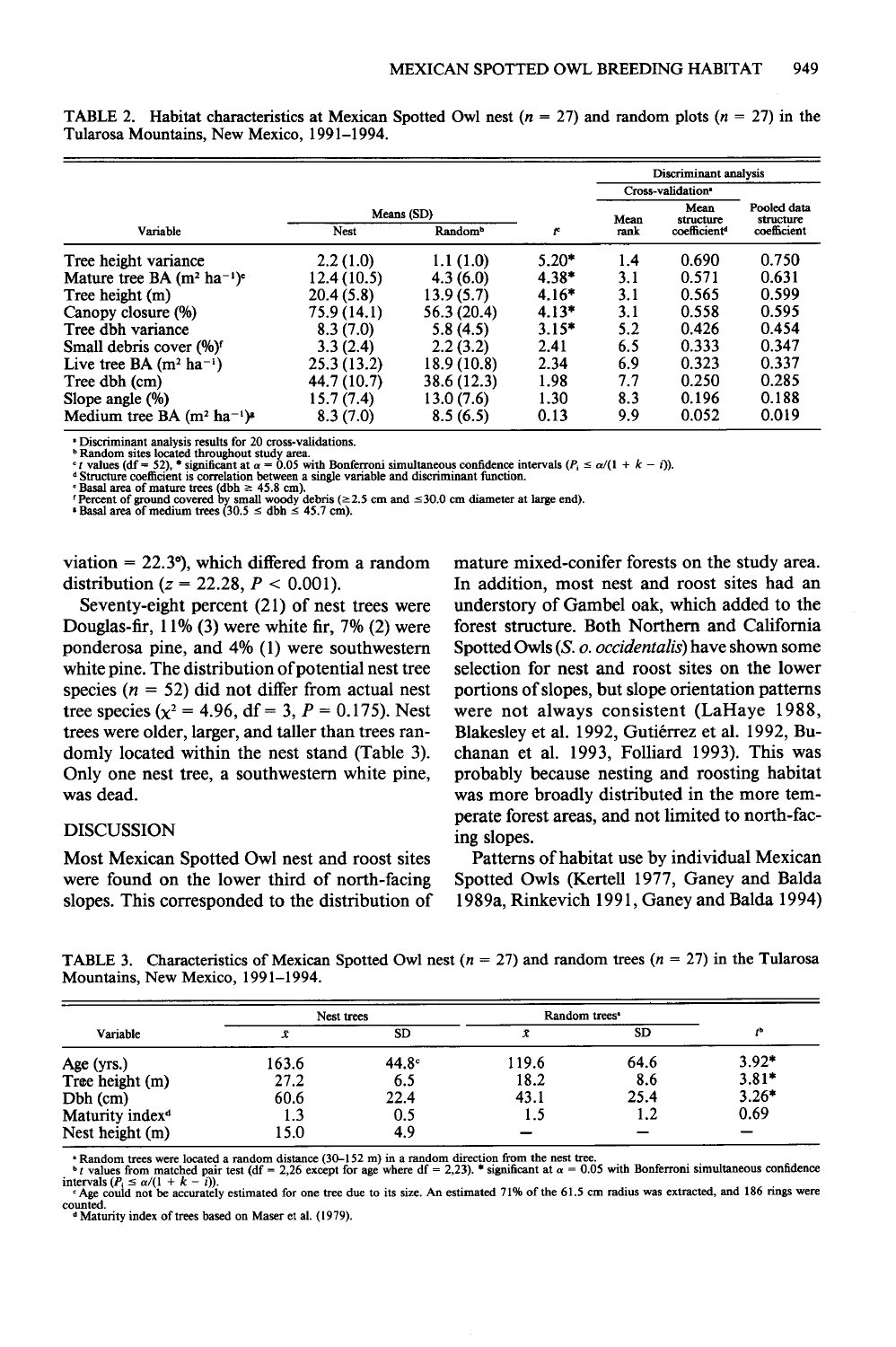**was corroborated by our study. Although the Mexican Spotted Owl probably has been isolated from the two coastal subspecies for thousands of years, and may possibly represent a separate spe**cies (Barrowclough and Gutiérrez 1990), habitat **selection among the three subspecies was similar (Forsman et al. 1984, LaHaye 1988, Carey et al.**  1992, Gutiérrez et al. 1992). The main difference **between the Mexican and coastal subspecies was that average tree size in Mexican Spotted Owl habitat was smaller. Thus, all three subspecies selected nest and roost sites that exhibited complex vegetation structure (high canopy closure, high variation in tree heights and diameters, and multiple canopy layers). Among all three subspecies, mature mixed-conifer forests frequently provided this multi-storied habitat.** 

**In our study, owls selected nest and roost sites primarily in mixed-conifer forest with larger and taller trees, higher canopy closure, and higher variation in tree heights than random sites. These characteristics were indicative of late successional forests in the southwestern United States**  (Mehl 1992, Moir 1992). Habitats such as piñon**juniper woodland or even-aged pine and mixedconifer stands lacked the vertical structure typical of nest and roost sites. Our habitat model successfully classified nests outside the study area as well as nests inside the area, suggesting that the characteristics we found important in describing owl habitat were regionally applicable.** 

**We found little difference between actual nest sites and the stands in which they occurred. This indicated owls may have selected nest sites surrounded by mature mixed-conifer forest, and that selection of a particular nest site within a nest stand was partially due to the presence of a tree with a suitable nest structure. Thus, management for Spotted Owl nest sites should also include the surrounding stand of timber.** 

**Approximately 10% of our nest and roost sites had been partially logged in the past. With the exception of one nest site (logged 10 years ago), most of these stands were selectively logged more than 40 years ago. This harvest method left many residual trees, as well as trees in younger age classes, resulting in uneven-aged stands similar in character to the unlogged stands. The use of partially logged forests by owls has also been documented for both the Northern and California Spotted Owl (Forsman et al. 1977, Vemer et al. 1992, Buchanan et al. 1993, Folliard 1993).** 

**Forests composed of larger trees with high** 

**variation in tree heights may provide an accessible prey base for Spotted Owls and provide protection from potential predators such as Great**  Horned Owls (Bubo virginianus; Forsman et al. 1984, Carey 1985, Gutiérrez 1985). In addition, **Spotted Owls are heat intolerant and may require mature, multi-storied forests or deep, rock-walled**  canyons for thermoregulation (Barrows 1981, **Forsman et al. 1984, Carey 1985, Gutierrez 1985, Carey et al. 1992, Ganey et al. 1993). The lower portion of north-facing slopes, forested with multi-storied mixed-conifer habitat, may have provided suitable microclimates for owls.** 

**Spotted Owls do not build their own nests, but rely on the presence of a suitable structure. The presence of a suitable nest structure may be a factor in the selection of territories by Spotted Owls (Carey 1985, Gutierrez 1985, Forsman et al. 1984). In the population we studied, the predominant use of Douglas-fir nest trees probably was related to the presence of suitable nest structures, primarily dwarf mistletoe brooms. Heavy dwarf mistletoe infections, such as those that resulted in clumps of deformed limbs used as nests, are associated with mature, uncut Douglas-fir forests in the southwestern U.S. (Mathiasen et al. 1990). Excluding actual nest trees, most potential nests were also in Douglas-fir. We located no potential nests in pifion pines or junipers, and few in ponderosa pines. Douglas-fir also has been documented as a primary nest tree for the Northem Spotted Owl (Forsman et al. 1984, LaHaye 1988, Buchanan et al. 1993), whereas nest tree selection varied widely in the California Spotted**  Owl (Gutiérrez et al. 1992).

**We found most owls using platform structures for nests, possibly because few trees were large enough to possess suitable cavities. Nest structure type used by Northern and California Spotted Owls was variable. Use of cavities by Northem Spotted Owls dominated some nest samples (Forsman et al. 1984, LaHaye 1988), while platform nests were used in other samples (Buchanan et al. 1993, Folliard 1993). Use of cavities by California Spotted Owls varied by region (Gu**tiérrez et al. 1992). Thus, these subspecies ap**peared not to be dependent on a single type of nest structure.** 

**Our results and inferences apply only to forest stands used by Mexican Spotted Owls for nesting and roosting. Mexican and California Spotted Owl foraging habitat tended to be more variable than either nesting or roosting habitat (Gutiérrez)**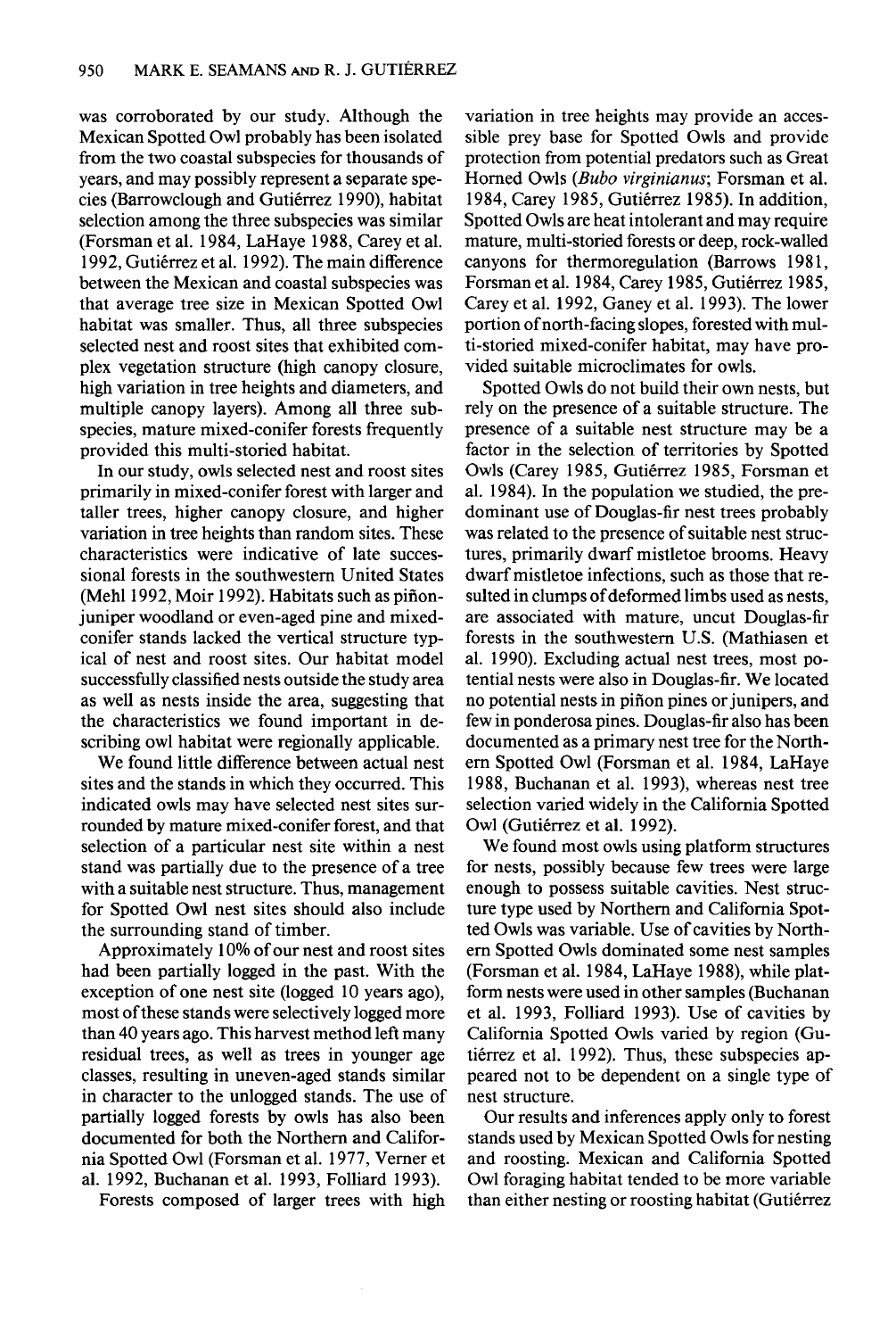**et al. 1992, Ganey and Balda 1994). The results of our analyses do not necessarily describe selection by owls for the characteristics we measured (e.g., see James and McCulloch 1990). However, our study supports the generalization that Spotted Owls are habitat specialists (Gutierrez et al. 1992). In areas occupied by Mexican Spotted Owls where selective logging had occurred, much of the habitat still resembled unlogged forests in structural diversity. Areas that had been repeatedly logged resulted in stands with low height and diameter diversity that were not used by owls for roosting or nesting. Therefore, our findings support the concern that the trend toward even-aged forest management in the southwestern U.S. would be detrimental to the owl (USDI 1993). Alternatively, prudent logging using selective harvest methods with retention of large trees and oaks may hold promise for maintaining Spotted Owl habitat in the Southwest.** 

# **ACKNOWLEDGMENTS**

**We thank C. Abbruzzese, D. Boon, M. Chase, A. Duffiney, Z. Peery, B. Marston, J. Sinnett, M. Stauber, and M. Stewart who served as field assistants. W. Michael helped enter and check data. B. Anderson, J. Anderson, J. Copeland, and P. Morrison of the USDA Forest Service provided nest locations outside the study area. M. Colwell made helpful comments regarding study design and analysis. B. Block, E. Forsman, and J. Ganey reviewed earlier drafts of this manuscript. P. Halley, J. Hamby, J. D. Ligon, R. Ricci, and S. Williams provided logistical support. This study was funded by the Rocky Mountain Forest and Range Experiment Station (contract #s 53-82FT-4-07,53-82FT-l-04, and 53-82FI-3-07 to R.J.G.).** 

#### **LITERATURE CITED**

- BARROWCLOUGH, G. F., AND R. J. GUTIÉRREZ. 1990. **Genetic variation and differentiation in the Spotted Owl. Auk 107:737-744.**
- **BARROWS, C. W. 1981. Roost selection by Spotted Owls: an adaptation to heat stress. Condor 83: 302-309.**
- BATSCHELET, E. 1981. Circular statistics in biology. **Academic Press, San Francisco.**
- BLAKESLEY, J. A., A. B. FRANKLIN, AND R. J. GUTI-**Baanz. 1992. Spotted Owl roost and nest site selection in northwestern California. J. Wildl. Manage. 56:388-392.**
- **BUCHANAN, J. B., L. L. IRWIN, AND E. L. MCCUTCHEN. 1993. Characteristics of Spotted Owl nest trees in the Wenatchee National Forest. J. Rapt. Res. 27: l-7.**
- CAPEN, D. E., J. W. FENWICK, D. B. INKLEY, AND A. **C. BOYNTON. 1986. Multivariate models of songbird habitat in New England Forests, p. 171-176. In J. Vemer, M. L. Morrison, and C. J. Ralph**

**[eds.], Wildlife 2000: modeling habitat relationships of terrestrial vertebrates. Univ. of Wisconsin Press, Madison, WI.** 

- **CAREY, A. B. 1985. A summary of the scientific basis for Spotted Owl management, p. 100-l 14. In R. J. Gutiérrez and A. B. Carey [eds.], Ecology and** management of the Spotted Owl in the Pacific **Northwest. Gen. Tech. Rept. PNW-185, USDA Forest Service, Portland, OR.**
- **CAREY, A. B., S. P. HORTON, AND B. L. BISWELL. 1992. Northern Spotted Owls: influence of prey base and landscape character. Ecol. Monog. 62:223-250.**
- **DICK-PEDDIE, W. A. 1993. New Mexico vegetation, past, present, and future. Univ. of New Mexico Press, Albuquerque, NM.**
- **DU Torr, S.H.C., A.G.W. STEYN, AND R. H. STUMPF. 1986. Graphical exploratory analysis. Springer-Verlag, New York.**
- FOLLIARD, L. 1993. Nest site characteristics of North**em Spotted Owls in managed forests of northwest California. M.Sc.thesis, Univ. of Idaho, Moscow, ID.**
- FORSMAN, E. D. 1981. Molt of the Spotted Owl. Auk **981735-742.**
- **FORSMAN, E. D. 1983. Methods and materials for locating and studying Spotted Owls. Gen. Tech. Rem. PNW- 12, USDA Forest Service, Portland, OR.**
- **FORSMAN, E. D., E. C. MESLOW, AND M. J. STRUB. 1977. Snotted Owl abundance in young, versus old-growth forests, Oregon. Wildl. Sot. Bull. 5:43- 47.**
- **FORSMAN, E. D., E. C. MESLOW, AND H. M. WRIGHT. 1984. Distribution and biology of the Spotted Owl in Oregon. Wildl. Monog. 87: l-64.**
- FRANKLIN, A. B., J. P. WARD, JR., R. J. GUTIÉRREZ, **AND G. I. GOULD, JR. 1990. Density of Northern Spotted Owls in northwestern California. J. Wildl. Manage. 54: l-10.**
- **GANEY, J. L., AND R. P. BALDA. 1989a. Distribution and habitat use of Mexican Spotted Owls in Arizona. Condor 91:355-361.**
- **GANFY, J. L., AND R. P. BALDA. 1989b. Home-range characteristics of Spotted Owls in northern Arizona. J. Wildl. Manage. 53:1159-1165.**
- **GANEY, J. L., AND R. P. BALDA. 1994. Habitat selection by Mexican Spotted Owls in northern Arizona. Auk 111:162-169.**
- **GANEY, J. L., R. P. BALDA, AND R. M. KING. 1993. Metabolic rate and evaporative water loss of Mexican Spotted and Great Homed Owls. Wilson Bull. 105:645-656.**
- GUTI**ERREZ, R. J. 1985.** An overview of the recent **research on the Spotted Owl, p. 39-49. In R. J.**  Gutiérrez and A. B. Carey [eds.], Ecology and **management of the Spotted Owl in the Pacific Northwest. Gen. Tech. Rept. PNW-185, USDA Forest Service, Portland, OR.**
- GUTIÉRREZ, R. J., J. VERNER, K. S. MCKELVEY, B. R.  $N$ OON, G. N. STEGER, D. R. CALL, W. S. LAHAYE, **B. B. BINGHAM, AND J. S. SENSER. 1992. Habitat relations of the California Spotted Owl, p. 79-98. In J. Vemer, K. S. McKelvey, B. R. Noon, R. J.**  Gutiérrez, G. I. Gould, Jr., and T. W. Beck [eds.],